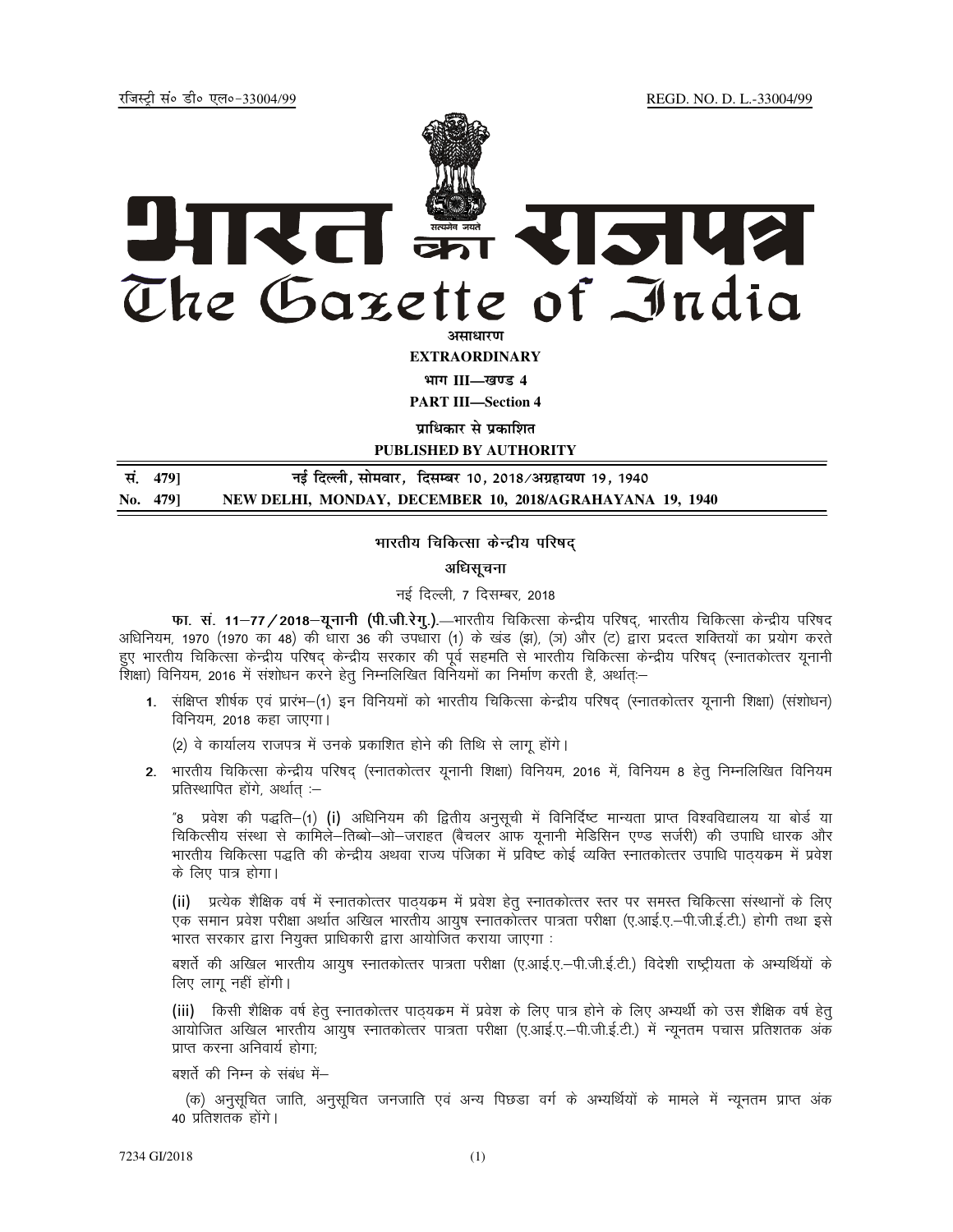(ख) दिव्यांगजन अधिकार अधिनियम, 2016 (2016 का 49) के अधीन विनिर्दिष्ट विकलांगता तल चिन्ह रखने वाले अभ्यर्थियों के मामलें में, सामान्य श्रेणी हेतु न्यूनतम अंक 45 प्रतिशतक, अनुसुचित जाति ⁄ अनुसुचित जनजाति ⁄ अन्य पिछड़ा वर्ग हेतू न्यूनतम अंक 40 प्रतिशतक होंगे।

व्याख्या— प्रतिशतक का निर्धारण अखिल भारतीय आयुष स्नातकोत्तर पात्रता परीक्षा (ए.आई.ए.–पी.जी.ई.टी.) में अखिल भारतीय सामान्य योग्यता कमसूची में उच्चतम प्राप्तांकों के आधार पर किया जाएगाः

बशर्ते कि जब संबंधित श्रेणियों में उम्मीदवारों की उचित संख्या स्नातकोत्तर पाठ्यकमों में प्रवेश हेतु किसी शैक्षिक वर्ष के लिए आयोजित किए गए अखिल भारतीय आयुष स्नातकोत्तर पात्रता परीक्षा (ए.आई.ए.–पी.जी.ई.टी.), जैसा कि ऊपर विनिर्दिष्ट है, में निर्धारित न्यूनतम अंक प्राप्त करने में असफल हो जाए तो केन्द्रीय सरकार केन्द्रीय परिषद् के परामर्श से अपने विवेक से संबंधित श्रेणियों के अभ्यर्थियों के लिए स्नातकोत्तर पाठयक्रम में प्रवेश हेतु अपेक्षित न्यूनतम अंकों को कम करने का निर्णय ले सकती है तथा केन्द्रीय सरकार द्वारा कम किए गए अंक मात्र उस शैक्षिक वर्ष हेतु लागू होंगे।

(iv) अखिल भारतीय आयुष स्नातकोत्तर पात्रता परीक्षा (ए.आई.ए.–पी.जी.ई.टी.) में प्राप्त अंकों के आधार पर पात्र अभ्यर्थियों की एक अखिल भारतीय योग्यता कमसूची एवं राज्यवार योग्यता कमसूची तैयार की जाएगी तथा अभ्यर्थी जो कि संबंधित श्रेणियों के अन्तर्गत आते हैं, उनका प्रवेश स्नातकोत्तर उपाधि पाठ्यकम में मात्र इन सूचियों से होगा।

(v) सरकारी, सरकारी–सहायता प्राप्त संस्थानों एवं निजी संस्थानों में प्रवेश हेतु सीट मैट्रिक्स अखिल भारतीय कोटा हेत 15 प्रतिशत होगी एवं राज्य तथा संघ राज्य क्षेत्र कोटा हेतु 85 प्रतिशत होगी।

(vi) राज्य सरकार, विश्वविद्यालय, मानित विश्वविद्यालय, ट्रस्ट, सोसायटी, अल्पसंख्यक संस्थानों, निगमों अथवा कम्पनी द्वारा स्थापित संस्थाओं को सम्मिलित करते हुए राज्य/संघ राज्य क्षेत्र में समस्त यूनानी शिक्षण संस्थानों में स्नातकोत्तर पाठ्यक्रमों में प्रवेश हेतू काउन्सेलिंग के लिए नियुक्त प्राधिकारी संबंधित राज्य अथवा संघ राज्य क्षेत्र सरकार के संबंधित नियमों / विनियमों के अनुसार, जैसा मामला हो, संबंधित राज्य / संघ राज्य क्षेत्र होगा।

(vii) केन्द्र सरकार द्वारा स्थापित समस्त यूनानी संस्थानों एवं अखिल भारतीय कोटा के अधीन सीटों हेतु स्नातकोत्तर पाठ्यक्रम में सभी प्रवेशों के लिए काउन्सेलिंग केन्द्रीय सरकार द्वारा नियुक्त प्राधिकारी द्वारा आयोजित कराई जाएगी।

(viii) कोई भी अभ्यर्थी जो उपरोक्त निर्धारित न्यूनतम पात्रता अंक प्राप्त करने में विफल रहा है उसे उस शैक्षिक वर्ष में स्नातकोत्तर पाठयक्रम में प्रवेश नहीं दिया जाएगा।

(ix) प्रवेश के सम्बन्ध में इन विनियमों द्वारा निर्धारित मानदंड अथवा प्रकिया के उल्लंघन में स्नातकोत्तर पाठ्यकम के लिए कोई भी प्राधिकारी अथवा संस्था किसी भी उम्मीदवार को प्रवेश प्रदान नहीं करेगा तथा उक्त मानदंड अथवा प्रकिया का उल्लंघन करके प्रवेश किये गये किसी भी अभ्यर्थी को तत्काल परिषद् द्वारा मुक्त कर दिया जाएगा।

(x) प्राधिकरण / संस्था जो किसी भी छात्र को उक्त मानदंड अथवा प्रकिया का उल्लंघन करके प्रवेश प्रदान करती है, उन्हें अधिनियम के प्रावधानों के अन्तर्गत कार्रवाई का सामना करने के लिए उत्तरदायी होगी।

(xi) यूनानी चिकित्सा के किसी विषय में स्नातकोत्तर उपाधि धारक किसी अभ्यर्थी को यूनानी चिकित्सा के किसी अन्य विषय में अगले पॉच वर्षों के लिए स्नातकोत्तर पाठ्यक्रम हेतु प्रवेष की अनुमति नहीं दी जाएंगी।

(xii) प्रायोजित अभ्यर्थी को उप–विनियम (1) के खण्ड (iii) में विनिर्दिष्ट अंकों का प्रतिशतक प्राप्त करना भी अपेक्षित होगा ।

(xiii) विषय का परिवर्तन प्रवेश की तिथि से 2 माह की अवधि के भीतर संबंधित विभाग में रिक्ति एवं मार्गदर्शक की उपलब्धता की शर्त पर अनुमत होगा।

(2) सेवारत अभ्यर्थी: (i) अभ्यर्थी मान्यताप्राप्त अथवा अनुमोदित यूनानी चिकित्सा महाविद्यालय में सम्बन्धित विषय में कम से कम पांच वर्ष की अवधि हेतु सेवा में होगा। (ii) अभ्यर्थी अखिल भारतीय आयुष स्नातकोत्तर पात्रता परीक्षा (ए.आई.ए.पी.जी.ई.टी.) में उपस्थित होंगे तथा इसमें अर्हक अंक प्राप्त करेंगे। (iii) अभ्यर्थी संस्था से तीन वर्ष का अवकाश लेंगे। अभ्यर्थी को शिक्षकों हेतु विश्वविद्यालय द्वारा नियत सीट के अनुपात में प्रवेश दिया जाएगा। (विश्वविद्यालय द्वारा सेवारत शिक्षण प्रदान करने वाले अभ्यर्थी के लिए प्रत्येक विषय में एक सीट नियत की जाएगी)

(iv) सामान्य श्रेणी अभ्यर्थी के मामले में अन्य शर्तें वही रहेंगी।

शमशाद बानो, निबंधक–सह–सचिव

[विज्ञापन–III / 4 / असा. / 401 / 2018]

मुख्य विनियम भारत सरकार के राजपत्र, असाधारण, भाग III, खण्ड 4 में संख्या 11–77 / 2016 (पी.जी.रेगु.) टिप्पणी : दिनांक

07 नवम्बर, 2016 के द्वारा प्रकाशित किया गया था।

टिप्पणीः अंग्रेजी एवं हिन्दी विनियम में कोई विसंगति पायी जाती है, तो अंग्रेजी विनियम नामतः भारतीय चिकित्सा केन्द्रीय परिषद (स्नातकोत्तर यूनानी शिक्षा) (संशोधन) विनियम, 2018 को अन्तिम माना जाएगा।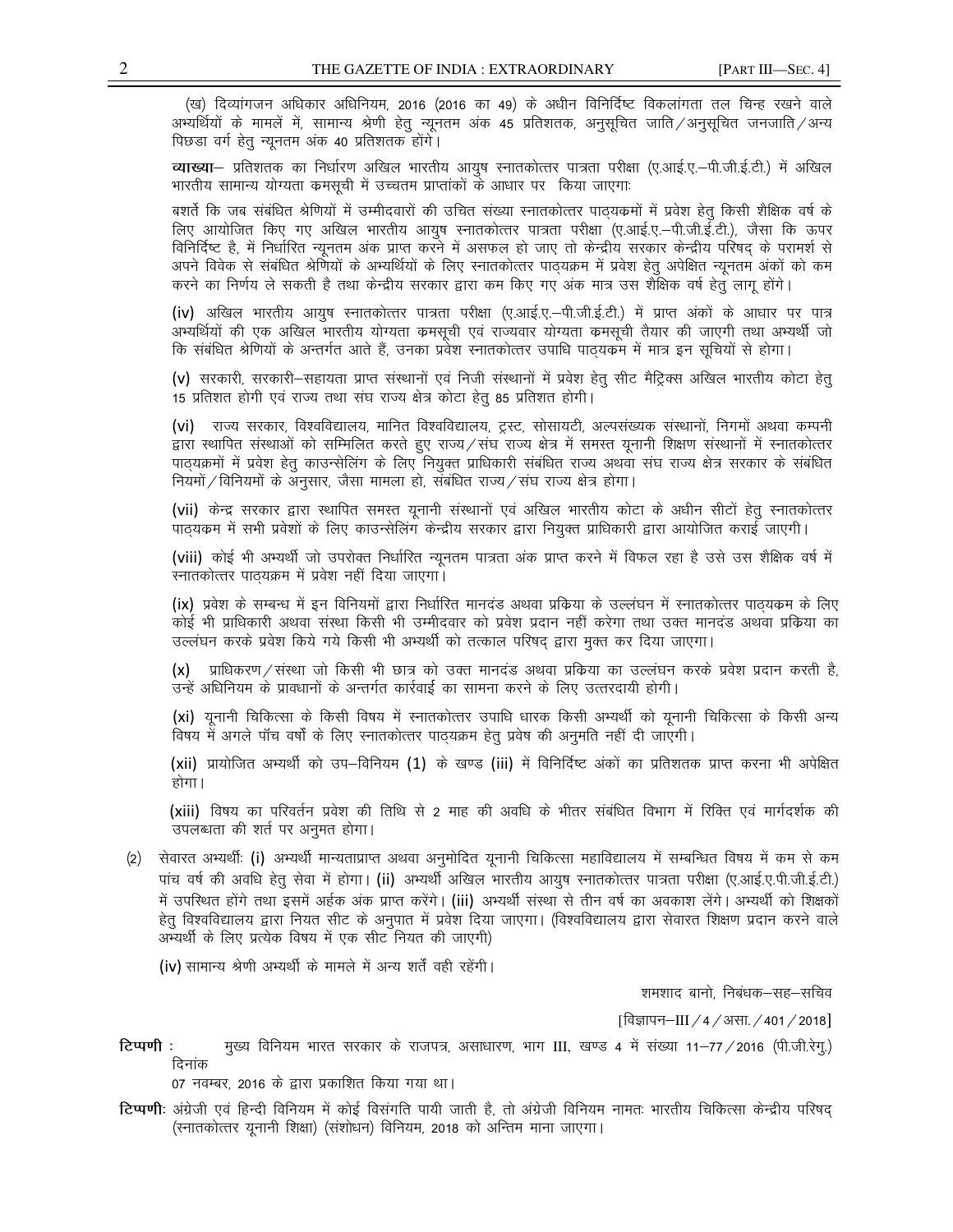# **CENTRAL COUNCIL OF INDIAN MEDICINE**

## **NOTIFICATION**

New Delhi, the 7th December, 2018

**F. No. 11-77/2018-Unani (P.G. Regulation).—**In exercise of the powers conferred by clauses (i), (j) and (k) of sub-section (1) of section 36 of the Indian Medicine Central Council Act, 1970 (48 of 1970), the Central Council of Indian Medicine, with the previous sanction of the Central Government, hereby makes the following regulations to amend the Indian Medicine Central Council (Post-Graduate Unani Medical Education) Regulations, 2016, namely: -

**1.** Short title and commencement.—(1) These regulations may be called the Indian Medicine Central Council (Post-Graduate Unani Medical Education) Amendment Regulations, 2018.

(2) They shall come into force on the date of their publication in the Official Gazette.

2. In the Indian Medicine Central Council (Post-Graduate Unani Medical Education) Regulations, 2016, for regulation 8, the following regulation shall be substituted, namely:-

**"8. Mode of admission.—**(1) Regular Candidates.- (i) A person holding the degree of Kamile Tib-o-Jarahat (Bachelor of Unani Medicine and Surgery) or equivalent degree from a recognised University or institution included in the Second Schedule to the Indian Medicine Central Council Act, 1970 and enrolled in Central or State register of Indian System of Medicine shall be eligible for admission in the postgraduate courses

(ii) There shall be a uniform entrance examination to all medical institutions at the post-graduate level namely, the All India AYUSH Post Graduate Entrance Test (AIA-PGET) in each academic year and shall be conducted by an authority designated by the Central Government:

Provided that the said All India AYUSH Post Graduate Entrance Test (AIA-PGET) shall not be applicable for foreign national's candidate.

(iii) In order to be eligible for admission to post-graduate courses for an academic year, it shall be necessary for a candidate to obtain minimum of marks at  $50<sup>th</sup>$  percentile in the 'All India AYUSH Post Graduate Entrance Test (AIA-PGET)'held for the said academic year:

Provided that in respect of-

- (a) candidates belonging to the Scheduled Castes, Scheduled Tribes and Other Backward Classes, the minimum marks shall be at  $40<sup>th</sup>$  percentile;
- (b) candidates with benchmark disabilities specified under the Rights of Persons with Disabilities Act, 2016 (49 of 2016), the minimum marks shall be at  $45<sup>th</sup>$  percentile for the General Category and 40<sup>th</sup> percentile for the Scheduled Castes, Scheduled Tribes and Other Backward Classes.

*Explanation.—*The percentile shall be determined on the basis of highest marks secured in the all India common merit list in the All India AYUSH Post Graduate Entrance Test (AIA-PGET):

Provided further that when sufficient number of candidates in the respective categories fail to secure minimum marks in the All India AYUSH Post Graduate Entrance Test (AIA-PGET), as specified above, held for any academic year for admission to post-graduate courses, the Central Government in consultation with the Council may at its discretion lower the minimum marks required for admission to post-graduate course for candidates belonging to respective categories and marks so lowered by the Central Government shall be applicable for that academic year only.

(iv) An all India common merit list as well as State-wise merit list of the eligible candidates shall be prepared on the basis of the marks obtained in the All India AYUSH Post Graduate Entrance Test (AIA-PGET)and the candidates, within the respective categories, shall be admitted to post graduate course from the said merit lists only.

(v) The seat matrix for admission in the Government, Government-aided Institutions and Private Institutions shall be fifteen per cent. for the all India quota and eighty-five per cent. for the States and Union territories quota.